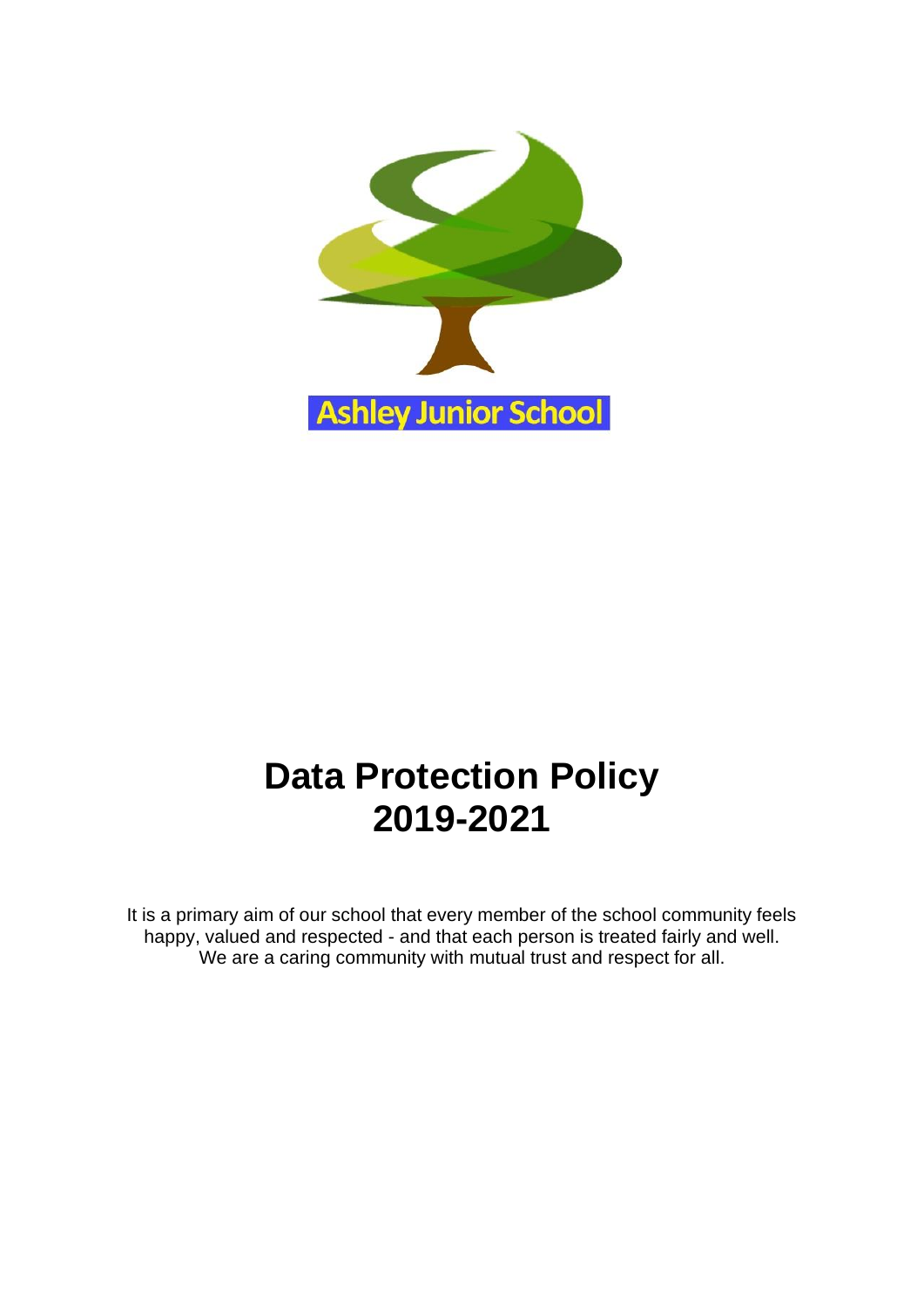Ashley Junior School collects and uses personal information about staff, pupils, parents and other individuals who come into contact with the school. This information is gathered in order to enable it to provide education and other associated functions. In addition, there may be a legal requirement to collect and use information to ensure that the school complies with its statutory obligations.

Schools have a duty to be registered, as Data Controllers, with the Information Commissioner's Office (ICO) detailing the information held and its use. These details are then available on the ICO's website. Schools also have a duty to issue a Fair Processing Notice to all pupils/parents; this summarises the information held on pupils, why it is held and the other parties to whom it may be passed on.

# **Purpose**

This policy is intended to ensure that personal information is dealt with correctly and securely and in accordance with the This policy meets the requirements of the GDPR and the DPA 2018. It is based on guidance published by the Information Commissioner's Office (ICO) on the [GDPR.](https://ico.org.uk/for-organisations/guide-to-the-general-data-protection-regulation-gdpr/)

It will apply to information regardless of the way it is collected, used, recorded, stored and destroyed, and irrespective of whether it is held in paper files or electronically. All staff involved with the collection, processing and disclosure of personal data will be aware of their duties and responsibilities by adhering to these guidelines.

### **What is Personal Information?**

Personal information or data is defined as data which relates to a living individual who can be identified from that data - or other information held.

# **Data Protection Principles**

The Data Protection Act 12018 establishes eight enforceable principles that must be adhered to at all times:

1. Personal data shall be processed fairly and lawfully;

2. Personal data shall be obtained only for one or more specified and lawful purposes;

3. Personal data shall be adequate, relevant and not excessive;

4. Personal data shall be accurate and where necessary, kept up to date;

5. Personal data processed for any purpose shall not be kept for longer than is necessary for that purpose or those purposes;

6. Personal data shall be processed in accordance with the rights of data subjects under the Data Protection Act 1998;

7. Personal data shall be kept secure i.e. protected by an appropriate degree of security;

8. Personal data shall not be transferred to a country or territory outside the European Economic Area, unless that country or territory ensures an adequate level of data protection.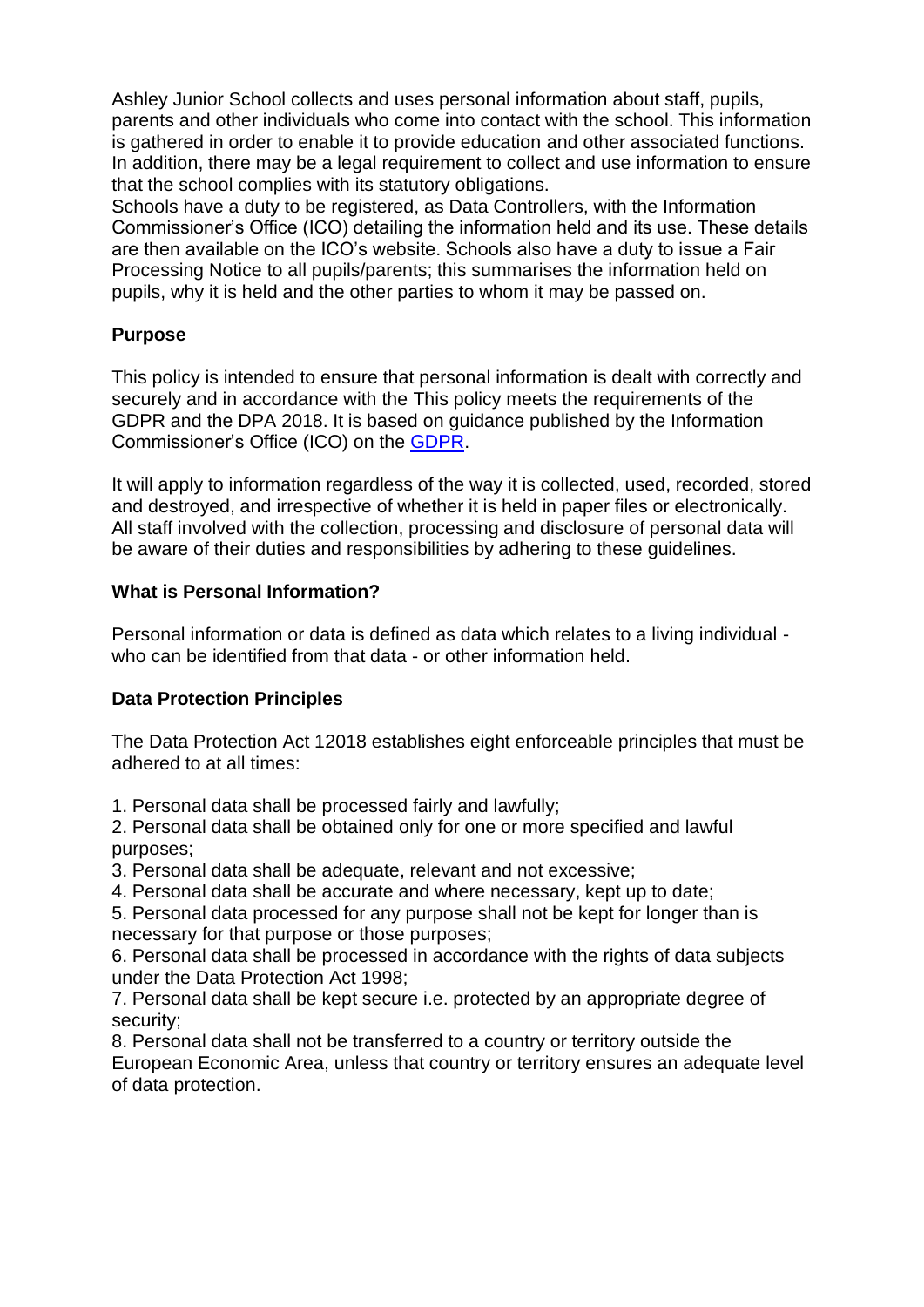# **General Statement**

The school is committed to maintaining the above principles at all times. Therefore the school will:

- Inform individuals why the information is being collected when it is collected
- Inform individuals when their information is shared, and why and with whom it was shared
- Check the quality and the accuracy of the information it holds
- Ensure that information is not retained for longer than is necessary
- Ensure that when obsolete information is destroyed that it is done so appropriately and securely
- Ensure that clear and robust safeguards are in place to protect personal information from loss, theft and unauthorised disclosure, irrespective of the format in which it is recorded
- Share information with others only when it is legally appropriate to do so
- Set out procedures to ensure compliance with the duty to respond to requests for access to personal information, known as Subject Access Requests
- Ensure our staff are aware of and understand our policies and procedures Complaints. Complaints will be dealt with in accordance with the school's complaints policy. Complaints relating to information handling may be referred to the Information Commissioner (the statutory regulator).

# **Contacts**

If you have any enquires in relation to this policy, please contact Mr Tinsley - who will act as the contact point for any subject access requests. Further advice and information is available from the Information Commissioner's Office, www.ico.gov.uk or telephone 01625 5457453.

# **Appendix 1**

At Ashley Junior School, procedures for responding to subject access requests made under the Data Protection Act 1998 and Rights of access to information:- There are two distinct rights of access to information held by schools about pupils.

- 1. Under the Data Protection Act 1998 any individual has the right to make a request to access the personal information held about them.
- 2. The right of those entitled to have access to curricular and educational records as defined within the Education Pupil Information (Wales) Regulations 2004.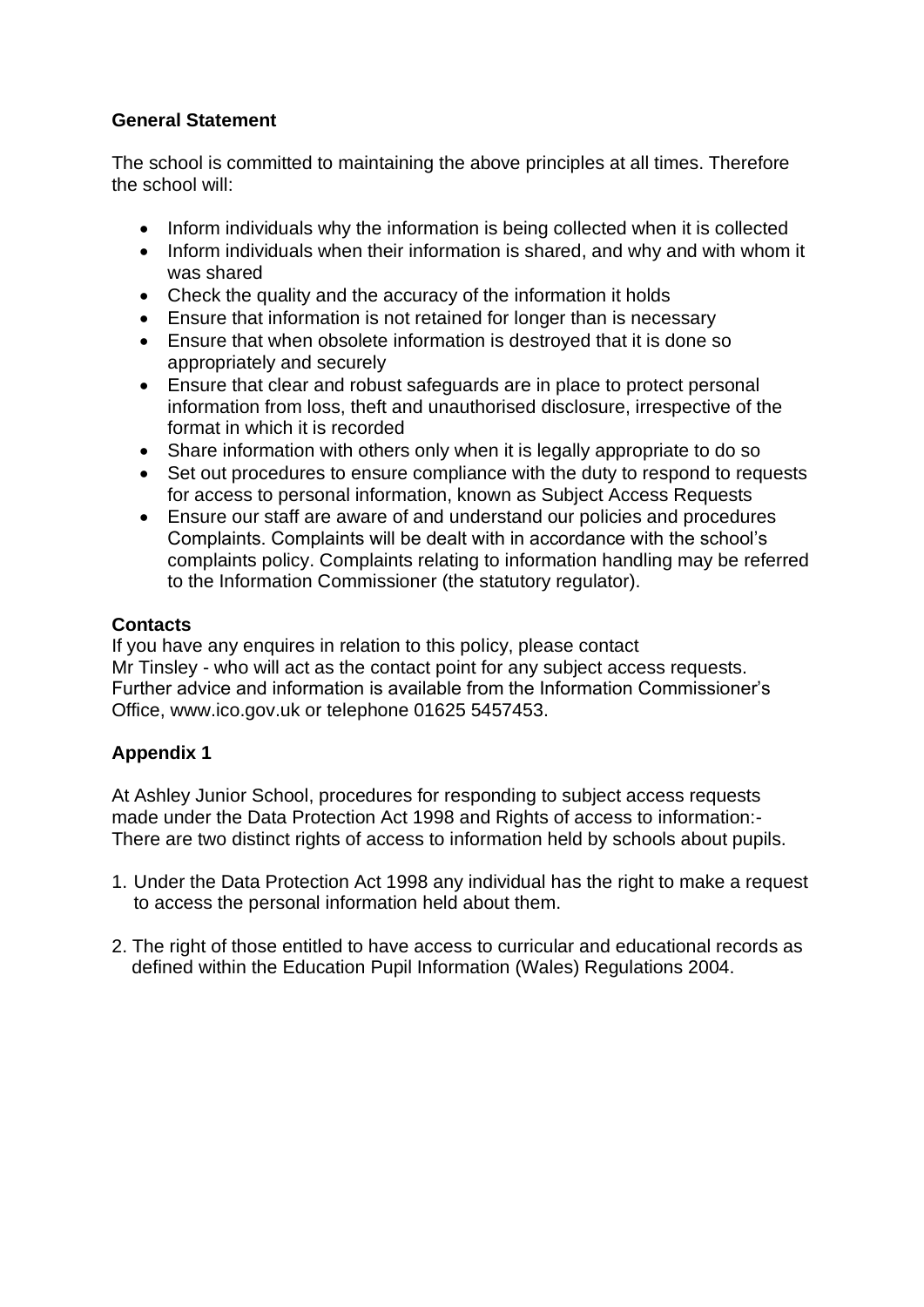These procedures relate to subject access requests made under the Data Protection Act 2018.

Making a subject access request:-

1. Requests for information must be made in writing - which includes email - and be addressed to the Headteacher; Mr Rix. If the initial request does not clearly identify the information required, then further enquiries will be made.

2. The identity of the requestor must be established before the disclosure of any information, and checks should also be carried out regarding proof of relationship to the child. Evidence of identity can be established by requesting production of:

Passport

Driving licence

Utility bills with the current address

Birth / Marriage certificate

P45/P60

Credit Card or Mortgage statement

NB - this list is not exhaustive.

3. Any individual has the right of access to information held about them. However, with children, this is dependent upon their capacity to understand (normally age 12 or above) and the nature of the request. The Headteacher should discuss the request with the child and take their views into account when making a decision. A child with competency to understand can refuse to consent to the request for their records. Where the child is not deemed to be competent an individual with parental responsibility or guardian shall make the decision on behalf of the child.

4. The response time for subject access requests, once officially received, is one month.

5. The Data Protection Act 1998 allows exemptions as to the provision of some information; therefore all information will be reviewed prior to disclosure.

6. Third party information is that which has been provided by another, such as the Police, Local Authority, Health Care professional or another school. Before disclosing third party information consent should normally be obtained. There is still a need to adhere to the 40-day statutory timescale.

7. Any information which may cause serious harm to the physical or mental health or emotional condition of the pupil or another should not be disclosed, nor should information that would reveal that the child is at risk of abuse, or information relating to court proceedings.